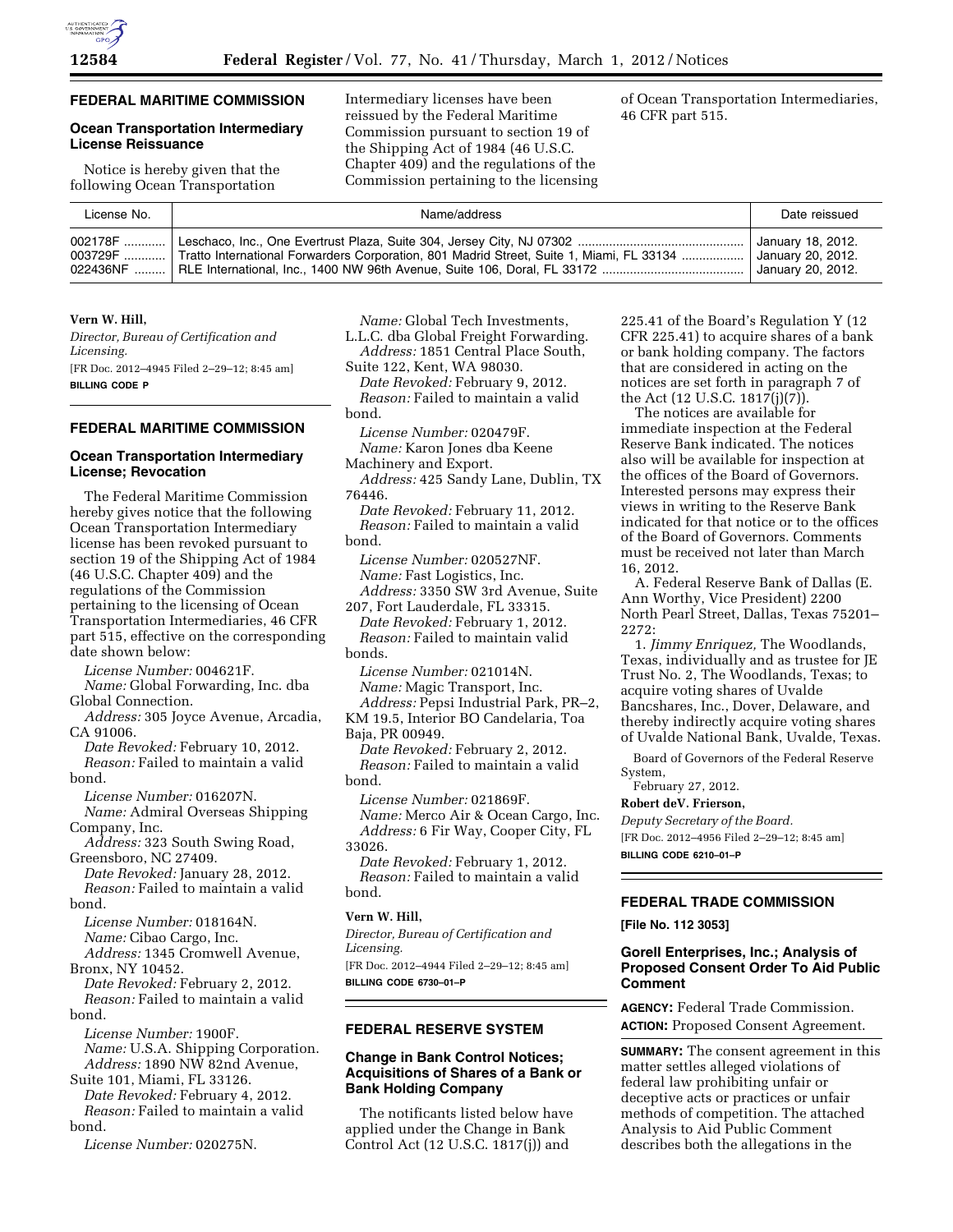draft complaint and the terms of the consent order—embodied in the consent agreement—that would settle these allegations.

**DATES:** Comments must be received on or before March 23, 2012.

**ADDRESSES:** Interested parties may file a comment online or on paper, by following the instructions in the Request for Comment part of the **SUPPLEMENTARY INFORMATION** section below. Write ''Gorell Enterprises, File No. 112 3053'' on your comment, and file your comment online at *[https://](https://ftcpublic.commentworks.com/ftc/gorellenterprisesconsent)  [ftcpublic.commentworks.com/ftc/](https://ftcpublic.commentworks.com/ftc/gorellenterprisesconsent)  [gorellenterprisesconsent,](https://ftcpublic.commentworks.com/ftc/gorellenterprisesconsent)* by following the instructions on the Web-based form. If you prefer to file your comment on paper, mail or deliver your comment to the following address: Federal Trade Commission, Office of the Secretary, Room H–113 (Annex D), 600 Pennsylvania Avenue NW., Washington, DC 20580.

# **FOR FURTHER INFORMATION CONTACT:**

James A. Kohm (202–326–2640) or Joshua S. Millard (202–326–2454), FTC, Bureau of Consumer Protection, 600 Pennsylvania Avenue NW., Washington, DC 20580.

**SUPPLEMENTARY INFORMATION:** Pursuant to section 6(f) of the Federal Trade Commission Act, 38 Stat. 721, 15 U.S.C. 46(f), and § 2.34 the Commission Rules of Practice, 16 CFR 2.34, notice is hereby given that the above-captioned consent agreement containing a consent order to cease and desist, having been filed with and accepted, subject to final approval, by the Commission, has been placed on the public record for a period of thirty (30) days. The following Analysis to Aid Public Comment describes the terms of the consent agreement, and the allegations in the complaint. An electronic copy of the full text of the consent agreement package can be obtained from the FTC Home Page (for February 22, 2012), on the World Wide Web, at *[http://](http://www.ftc.gov/os/actions.shtm) [www.ftc.gov/os/actions.shtm.](http://www.ftc.gov/os/actions.shtm)* A paper copy can be obtained from the FTC Public Reference Room, Room 130–H, 600 Pennsylvania Avenue NW., Washington, DC 20580, either in person or by calling (202) 326–2222.

You can file a comment online or on paper. For the Commission to consider your comment, we must receive it on or before March 23, 2012. Write ''Gorell Enterprises, File No. 112 3053'' on your comment. Your comment—including your name and your state—will be placed on the public record of this proceeding, including, to the extent practicable, on the public Commission Web site, at *[http://www.ftc.gov/os/](http://www.ftc.gov/os/publiccomments.shtm) [publiccomments.shtm.](http://www.ftc.gov/os/publiccomments.shtm)* As a matter of

discretion, the Commission tries to remove individuals' home contact information from comments before placing them on the Commission Web site.

Because your comment will be made public, you are solely responsible for making sure that your comment does not include any sensitive personal information, like anyone's Social Security number, date of birth, driver's license number or other state identification number or foreign country equivalent, passport number, financial account number, or credit or debit card number. You are also solely responsible for making sure that your comment does not include any sensitive health information, like medical records or other individually identifiable health information. In addition, do not include any ''[t]rade secret or any commercial or financial information which is obtained from any person and which is privileged or confidential,'' as provided in Section 6(f) of the FTC Act, 15 U.S.C. 46(f), and FTC Rule 4.10(a)(2), 16 CFR 4.10(a)(2). In particular, do not include competitively sensitive information such as costs, sales statistics, inventories, formulas, patterns, devices, manufacturing processes, or customer names.

If you want the Commission to give your comment confidential treatment, you must file it in paper form, with a request for confidential treatment, and you have to follow the procedure explained in FTC Rule 4.9(c), 16 CFR 4.9(c).1 Your comment will be kept confidential only if the FTC General Counsel, in his or her sole discretion, grants your request in accordance with the law and the public interest.

Postal mail addressed to the Commission is subject to delay due to heightened security screening. As a result, we encourage you to submit your comments online. To make sure that the Commission considers your online comment, you must file it at *[https://](https://ftcpublic.commentworks.com/ftc/gorellenterprisesconsent) [ftcpublic.commentworks.com/ftc/](https://ftcpublic.commentworks.com/ftc/gorellenterprisesconsent)  [gorellenterprisesconsent](https://ftcpublic.commentworks.com/ftc/gorellenterprisesconsent)* by following the instructions on the Web-based form. If this Notice appears at *[http://](http://www.regulations.gov/#!home)  [www.regulations.gov/#!home,](http://www.regulations.gov/#!home)* you also may file a comment through that Web site.

If you file your comment on paper, write ''Gorell Enterprises, File No. 112 3053'' on your comment and on the envelope, and mail or deliver it to the following address: Federal Trade

Commission, Office of the Secretary, Room H–113 (Annex D), 600 Pennsylvania Avenue NW., Washington, DC 20580. If possible, submit your paper comment to the Commission by courier or overnight service.

Visit the Commission Web site at *<http://www.ftc.gov>*to read this Notice and the news release describing it. The FTC Act and other laws that the Commission administers permit the collection of public comments to consider and use in this proceeding as appropriate. The Commission will consider all timely and responsive public comments that it receives on or before March 23, 2012. You can find more information, including routine uses permitted by the Privacy Act, in the Commission's privacy policy, at *[http://www.ftc.gov/ftc/privacy.htm.](http://www.ftc.gov/ftc/privacy.htm)* 

### **Analysis of Agreement Containing Consent Order To Aid Public Comment**

The Federal Trade Commission (''FTC'' or ''Commission'') has accepted, subject to final approval, an agreement containing a consent order from Gorell Enterprises, Inc., a corporation (''respondent'').

The proposed consent order has been placed on the public record for thirty (30) days for receipt of comments by interested persons. Comments received during this period will become part of the public record. After thirty (30) days, the Commission will again review the agreement and the comments received, and will decide whether it should withdraw from the agreement or make final the agreement's proposed order.

This matter involves respondent's marketing and sale of replacement windows for use in residences. According to the FTC complaint, respondent represented that consumers who replace their windows with respondent's Thermal Master III® glass system windows are likely to achieve residential energy savings of 40% or save 40% on residential heating and cooling costs. The complaint alleges that respondent did not possess and rely upon a reasonable basis substantiating these representations when it made them. Many factors determine the savings homeowners can realize by replacing their windows, including the home's geographic location, size, insulation package, and existing windows. Consumers who replace single or double-paned wood or vinylframed windows—common residential window types in the United States with Gorell replacement windows are not likely to achieve a 40% reduction in residential energy consumption or heating and cooling costs. The complaint also alleges that, by providing

 $^{\rm 1}$  In particular, the written request for confidential treatment that accompanies the comment must include the factual and legal basis for the request, and must identify the specific portions of the comment to be withheld from the public record. *See*  FTC Rule 4.9(c), 16 CFR 4.9(c).